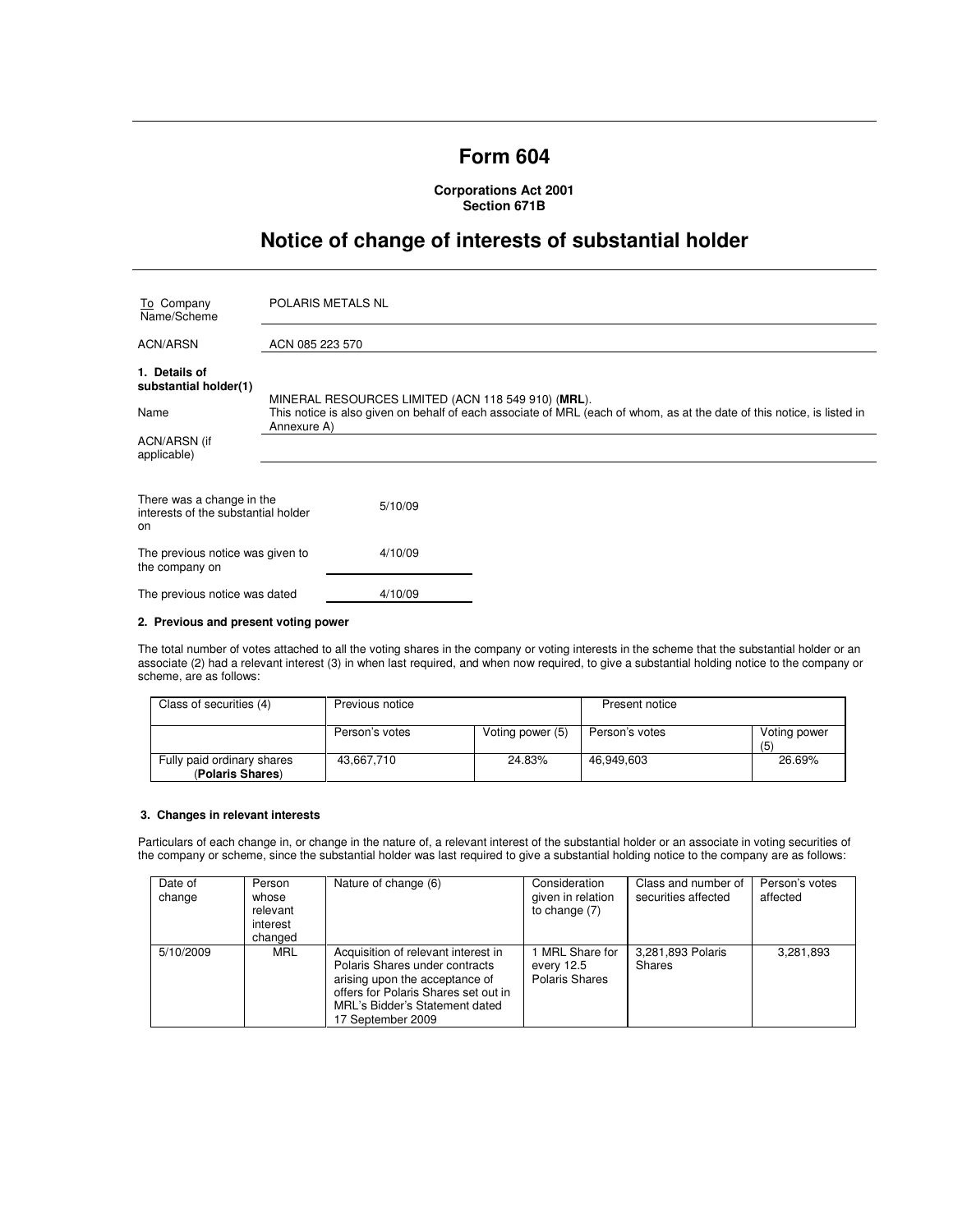#### **4. Present relevant interests**

Particulars of each relevant interest of the substantial holder in voting securities after the change are as follows:

| Holder of<br>relevant<br>interest | Registered holder of<br>securities                                             | Person entitled to be<br>registered as holder (8)                 | Nature of relevant interest (6)                                                                                                                   | Class and<br>number of<br>securities | Person's<br>votes |
|-----------------------------------|--------------------------------------------------------------------------------|-------------------------------------------------------------------|---------------------------------------------------------------------------------------------------------------------------------------------------|--------------------------------------|-------------------|
| <b>MRL</b>                        | Various persons<br>who accepted offers<br>referred to in<br>paragraph 3 above. | MRL (subject to<br>contracts referred to in<br>paragraph 3 above) | Relevant interest under Section<br>608(8) of the Corporations Act as<br>a result of acceptance of the offers<br>referred to in paragraph 3 above. | 46.949.603<br>Polaris<br>Shares      | 46.949.603        |

#### **5. Changes in association**

**The persons who have become associates (2) of, ceased to be associates of, or have changed the nature of their association (9) with, the substantial holder in relation to voting interests in the company or scheme are as follows:** 

| <br><br>ı<br>.`N/AI<br>and<br>applicable<br>Nai<br>. 15N .<br>7 AU<br>не | Naī.<br>ure.<br>ociatio.<br>IJ |
|--------------------------------------------------------------------------|--------------------------------|
| Nil                                                                      |                                |

#### **6. Addresses**

The addresses of persons named in this form are:

| Name                      | Address                                       |
|---------------------------|-----------------------------------------------|
| Mineral Resources Limited | 25 Wellard Street, Bibra Lake WA 6163         |
| Polaris Metals NL         | Level 2, 1109 Hay Street, West Perth, WA 6005 |
| Sianaturo                 |                                               |

### **Signature**

print name Bruce Goulds

**sign here** Man

capacity Company Secretary of Mineral Resources Limited and duly authorised representative of the entities listed in Annexure A

date 5 / 10 / 2009

#### **DIRECTIONS**

- (1) If there are a number of substantial holders with similar or related relevant interests (eg. a corporation and its related corporations, or the manager and trustee of an equity trust), the names could be included in an annexure to the form. If the relevant interests of a group of persons are essentially similar, they may be referred to throughout the form as a specifically named group if the membership of each group, with the names and addresses of members is clearly set out in paragraph 6 of the form.
- (2) See the definition of "associate" in section 9 of the Corporations Act 2001.
- (3) See the definition of "relevant interest" in sections 608 and 671B(7) of the Corporations Act 2001.
- (4) The voting shares of a company constitute one class unless divided into separate classes.
- (5) The person's votes divided by the total votes in the body corporate or scheme multiplied by 100.
- (6) Include details of:
	- (a) any relevant agreement or other circumstances because of which the change in relevant interest occurred. If subsection 671B(4) applies, a copy of any document setting out the terms of any relevant agreement, and a statement by the person giving full and accurate details of any contract, scheme or arrangement, must accompany this form, together with a written statement certifying this contract, scheme or arrangement; and
	- (b) any qualification of the power of a person to exercise, control the exercise of, or influence the exercise of, the voting powers or disposal of the securities to which the relevant interest relates (indicating clearly the particular securities to which the qualification applies).

See the definition of "relevant agreement" in section 9 of the Corporations Act 2001.

- (7) Details of the consideration must include any and all benefits, money and other, that any person from whom a relevant interest was acquired has, or may, become entitled to receive in relation to that acquisition. Details must be included even if the benefit is conditional on the happening or not of a contingency. Details must be included of any benefit paid on behalf of the substantial holder or its associate in relation to the acquisitions, even if they are not paid directly to the person from whom the relevant interest was acquired.
- (8) If the substantial holder is unable to determine the identify of the person (eg. if the relevant interest arises because of an option) write "unknown".
- (9) Give details, if appropriate, of the present association and any change in that association since the last substantial holding notice.